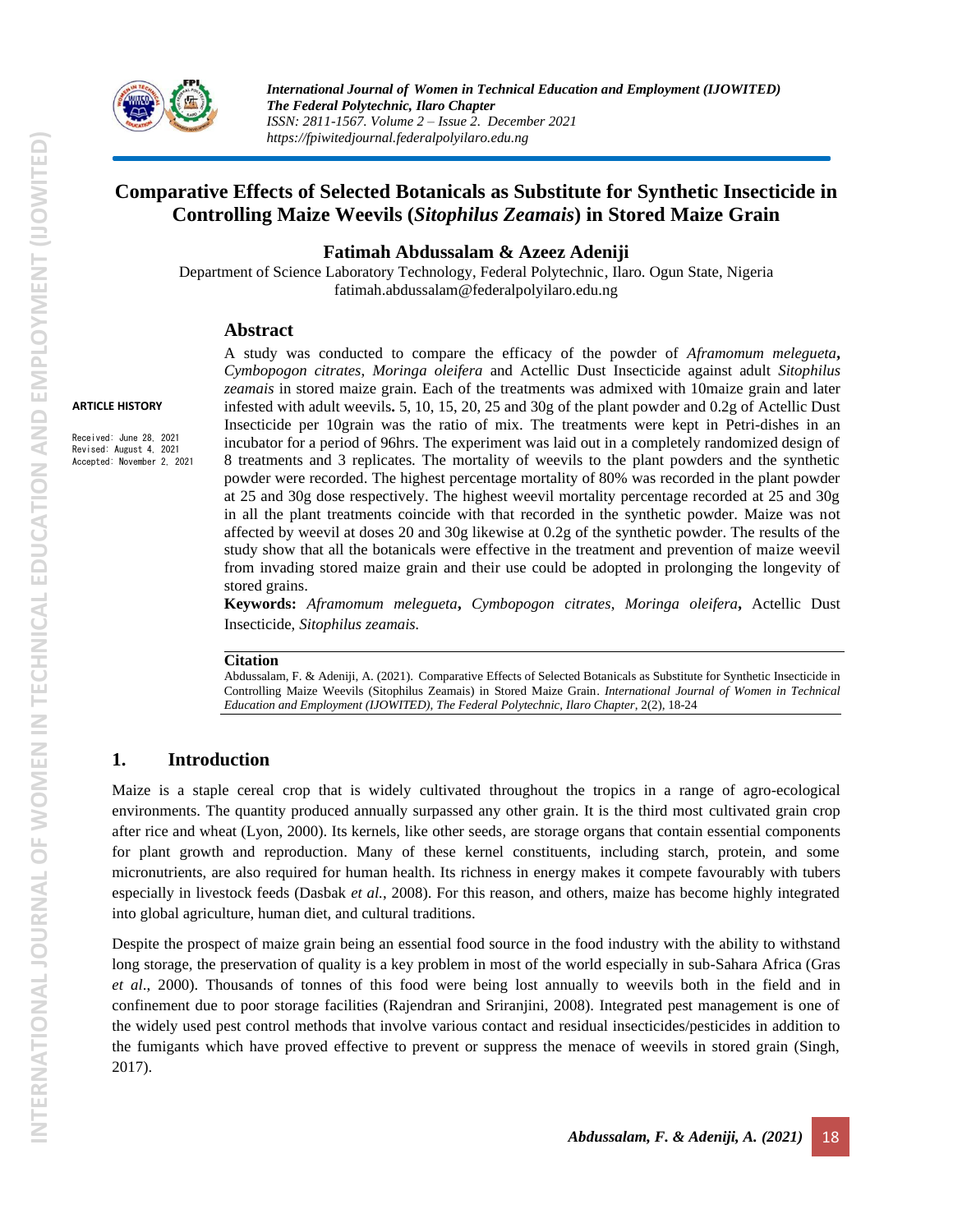

Long-term application and continuous use of synthetic insecticides have resulted in accumulating their residues in foods, water, and soil and cause adverse health effects to humans and ecosystems (Mossa *et al.,* 2018). The incidence of insecticide resistance by storage pests is also a growing problem in stored-product protection (Donahaye, 2000). Resistance to insecticides has been reported in several species of insects and mites. Botanicals were seen by several health organizations and researchers as a useful alternative to replace the use of synthetic insecticides as a control agent for weevils in stored grains. Botanicals have been reported in several works to be ecofriendly and cheap with little or no deleterious effects on both man and livestock animals (Owusu, 2001; Sim *et al*., 2006; Singh, 2017). This study intends to evaluate the efficacy of three botanicals; Alligator pepper (*Aframomum melegueta),* Lemongrass *(Cymbopogon citrates)* and Moringa (*Moringa oleifera*) as a replacement for synthetic pesticides and protective agent for stored maize grain.

# **2. Materials and Methods**

#### **Experimental site**

This study was conducted in the Environmental Biology Laboratory of the Federal Polytechnic Ilaro, Ogun State, Nigeria.

### **Methodology**

#### **Sourcing of Plant materials and Identification**

All the plant materials used for this study were locally sourced in Ilaro, Ogun State. The plant materials were identified in the Forestry Department at the Federal University of Agriculture, Abeokuta, Nigeria. Actellic® Dust Insecticide (ADI) was purchased from a reputable Agro-chemical store at Ifo, Ogun State, Nigeria. The shelf life of the product (ADI) was 2years from the year of manufacture.

#### **Preparation of Maize Grain and Rearing of** *S. zeamais*

Healthy maize grains were purchased from a local market in Ilaro, Ogun State. The grains were kept in a clean airtight transparent plastic for 2months to affect the infestation of grain weevil (*Sitophilus zeamais*). At two months, the grains were already attacked by grain weevil (*Sitophilus zeamais*). The newly emerged adult weevils were selected and used for the experiment.

#### **Preparation of Plant Materials**

Plant materials namely, Alligator pepper (*Aframomum melegueta), Lemongrass (Cymbopogon citrates)* and Moringa (*Moringa oleifera)* were air-dried in a well-ventilated room within the laboratory for about 2weeks before grinding into fine powder. The plant materials were ground using a laboratory blender and prepared into fine powder. Each plant powder was separately kept in clean polythene nylon under room temperature for further use.

#### **Adult Mortality Assessment**

The adult survival of *S. zeamais* was observed using the method of Dawit and Bekelle (2010). Twenty clean disinfected healthy maize grains were selected into sterilized petri-dishes. 5g, 10g, 15g, 20g, 25g and 30g of each of the plant powder were thoroughly mixed with the maize grain using a clean spoon to ensure admixture. A separate petri-dish containing maize grains was treated with Actellic® Dust Insecticide at 0.2g/10grains of maize to serve as positive control while another containing no treatment was used as a negative control. Treated grains were left undisturbed for 30minutes after which 10 adult *S. zeamais* was introduced into each of the Petri-dishes containing the treated maize. Treated and untreated grain in petri-dish was covered with a clean muslin cloth to avoid germs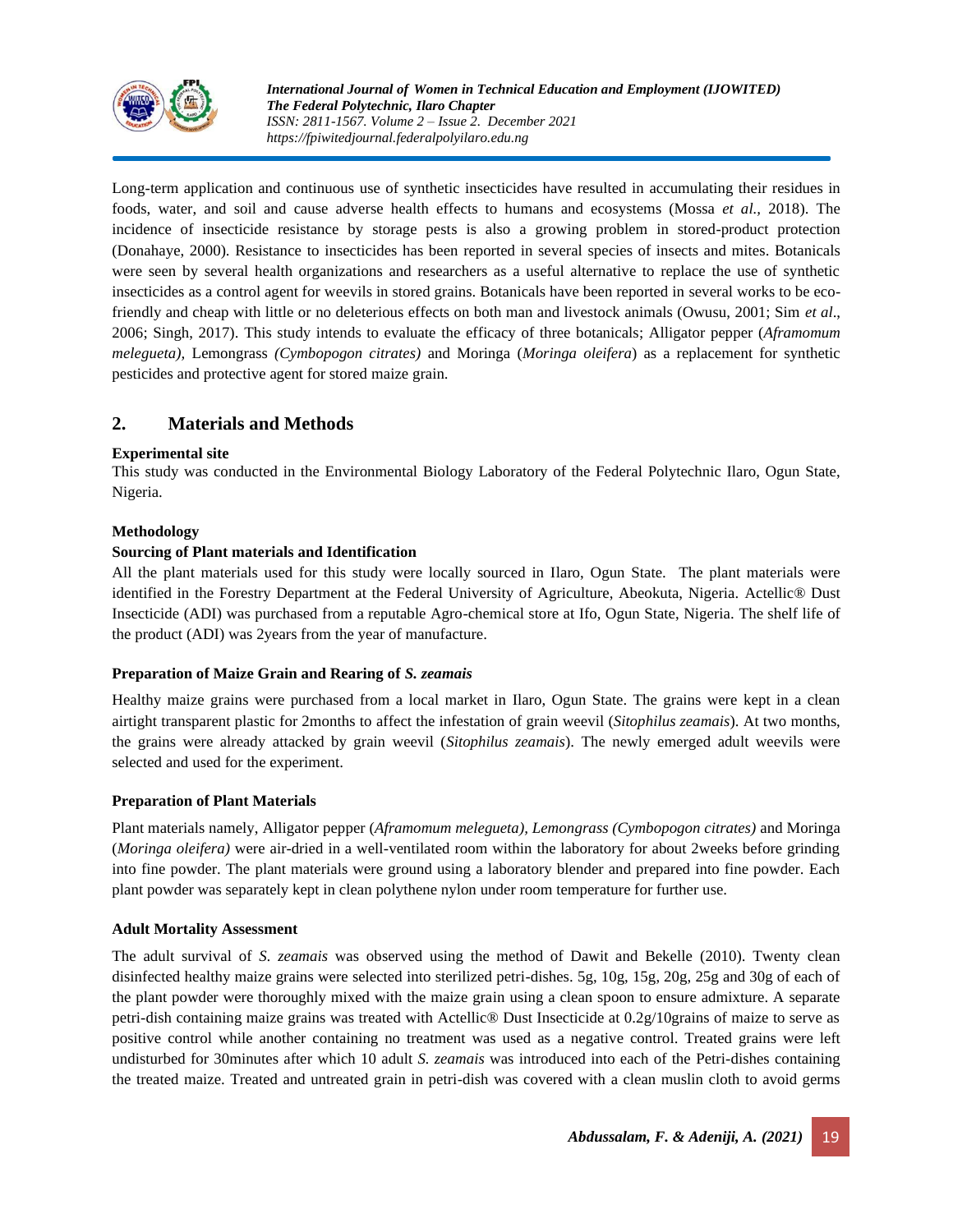

interference and placed in an incubator. Observations were made at 96 hours to record weevil mortality and the number of damaged grains. Each treatment was replicated three times in Petri-dishes. The Petri-dishes were arranged in a Completely Randomized Design.

Note: The inclusion level of ADI used in this present study was informed by the manufacture's prescription.

#### **Damaged Assessment**

Observable damage caused by the weevils to the grains was assessed using the method described by Asawalam *et al*, (2007). Grains with holes were separated from healthy ones and counted, afterward, the percentage of grain damage was calculated using the formula of Fatope *et al.,* (1995).

%Damage =  $Number of grain performed x 100$ 

Number of grain sampled

#### **Statistical analysis**

Statistical analysis (Standard Deviation, Standard Error of Mean, % Mean Mortality and P-value) of the experimental data was performed using the computer software SPSS for windows version 16.0. Finney (1971) Probit table was used to find the Probit values,  $LC_{50}$  and  $LC_{100}$ .

Percentage mosquito larvae mortality was calculated by using the formula;

% Mortality = Number of dead weevil  $\times 100$ 

Number of weevils tested

## **3. Results**

Table 1 shows the empirical probit and insecticidal activity of the leaf powder of *Moringa oleifera* on *S. zeamais* at 96hrs exposure. The botanical powder varying quantity applied showed a significant effect P<0.05 on the weevil. The result showed that weevil mortality is dose dependent. At the higher dose of 25 and 30g, the percentage mortality recorded were similar to that recorded in ADI. No significant effect (P<0.05) was observed at the control (0g). Lesser mortalities of 70% were recorded at doses 5, 10, 15 and 20g respectively.

The effects of the leaf powder of Moringa were similar to that observed in table 1. The results obtained at 25 and 30g doses were similar and also coincide with the mortality value recorded when the weevils were subjected to maize treated with ADI. Although lower percentage mortalities were observed when at dose 5 and 10g compared to that in table 1. There is an upward increment in the mortality percentage as the dose increase from 0 to 30g. No mortality was observed in the control.

Table 3 shows the efficacy of Lemongrass on maize weevil. The result obtained shows that lemongrass powder is also a promising botanical in the control of maize weevil. Dose 15, 25 and 30g shows a significant effect P<0.05 similar to that obtained in ADI. No mortality was recorded at the control. 60% mortality was recorded at 5g dose which is similar to that obtained in table 2 when weevil was exposed to maize grain treated with 5g of Moringa leaf powder.

All the results obtained in the botanicals used in this study shows significant effects P<0.05 especially at a higher dose of 25 and 30g.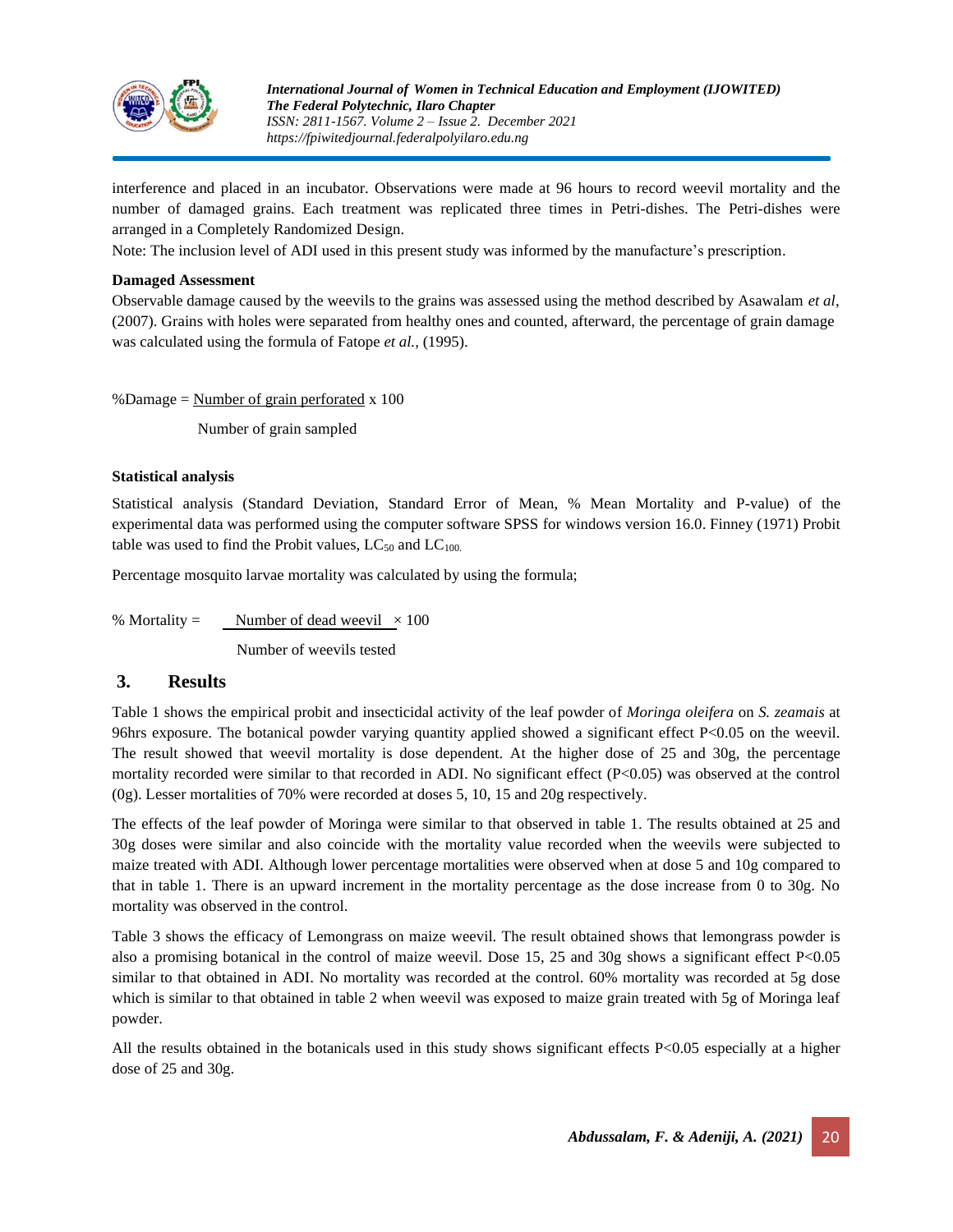

Table 4 shows the efficacy of the three botanicals in preventing maize grain damage. All the botanicals show significant effects P<0.05 in preventing grain damage by adult *S. zeamais.* The results obtained were almost similar. No damage was observed on all the grains at doses 25 and 30 among all the 3 treatments. Lemongrass shows a better result at doses 15 and 20g (0% grain damage) compared to Alligator pepper powder (10% grain damage), although it shows similar results (0% grain damage) with Moringa leaf powder at 20g dose. At doses 25 and 30g, the three botanicals had similar results with ADI. This shows their potential to replace the synthetic ADI.

| The quantity<br>applied(g) | No of weevil<br>introduced | No of<br>affected<br>weevil | % Mortality    | Log <sub>10</sub><br>Conc. | Empirical<br>Profit | % Mean<br>Mortality±SD | <b>SEM</b> | $LD_{50}$ | $LD_{100}$ |
|----------------------------|----------------------------|-----------------------------|----------------|----------------------------|---------------------|------------------------|------------|-----------|------------|
| $0$ (Control)              | 10                         | $\mathbf{0}$                | $\blacksquare$ | $\blacksquare$             | $\blacksquare$      | $65.00 \pm 2.812$      | 1.063      | 2.55      | 35.72      |
| 5                          | 10                         | $7\phantom{.0}$             | 70             | 0.70                       | 5.52                |                        |            |           |            |
| 10                         | 10                         | $\tau$                      | 70             | $\perp$                    | 5.52                |                        |            |           |            |
| 15                         | 10                         | 7                           | 70             | 1.18                       | 5.52                |                        |            |           |            |
| 20                         | 10                         | 7                           | 70             | 1.30                       | 5.52                |                        |            |           |            |
| 25                         | 10                         | 8                           | 80             | 1.40                       | 5.84                |                        |            |           |            |
| 30                         | 10                         | 8                           | 80             | 1.48                       | 5.84                |                        |            |           |            |
| ADI $(0.2g)$               | 10                         | 8                           | 80             | $-0.70$                    | 5.84                |                        |            |           |            |

|  |  |  | Table 1: Effects of Alligator pepper powder on mortality of adult S. zeamais at 96hrs |
|--|--|--|---------------------------------------------------------------------------------------|
|  |  |  |                                                                                       |

\*Significance level at  $P \le 0.05$ 

SD = Standard Error; SEM = Standard Error Mean; ADI = Actellic Dust Insecticide

| Table 2: Effects of Moringa leaf powder on mortality of adult S. zeamais at 96hrs |  |  |
|-----------------------------------------------------------------------------------|--|--|
|-----------------------------------------------------------------------------------|--|--|

| Quantity<br>applied (g) | No of weevil<br>introduced | No of<br>affected<br>weevil | $\%$<br>Mortality | Log <sub>10</sub><br>Conc. | Empirical<br>Probit | % Mean<br>Mortality±SD | <b>SEM</b> | $LD_{50}$ | $LD_{100}$ |
|-------------------------|----------------------------|-----------------------------|-------------------|----------------------------|---------------------|------------------------|------------|-----------|------------|
| $\boldsymbol{0}$        | 10                         | $\mathbf{0}$                | ۰.                | ٠                          | ٠                   | $62.50 \pm 2.77$       | 1.047      | 3.50      | 37.22      |
| 5                       | 10                         | 6                           | 60                | 0.70                       | 5.25                |                        |            |           |            |
| 10                      | 10                         | 6                           | 60                | $\mathbf{1}$               | 5.25                |                        |            |           |            |
| 15                      | 10                         | $\tau$                      | 70                | 1.18                       | 5.52                |                        |            |           |            |
| 20                      | 10                         | 7                           | 70                | 1.30                       | 5.52                |                        |            |           |            |
| 25                      | 10                         | 8                           | 80                | 1.40                       | 5.84                |                        |            |           |            |
| 30                      | 10                         | 8                           | 80                | 1.48                       | 5.84                |                        |            |           |            |
| ADI $(0.2g)$            | 10                         | 8                           | 80                | $-0.70$                    | 5.84                |                        |            |           |            |

Significance level at  $P \le 0.05$ 

SD = Standard Error; SEM = Standard Error Mean; ADI = Actellic Dust Insecticide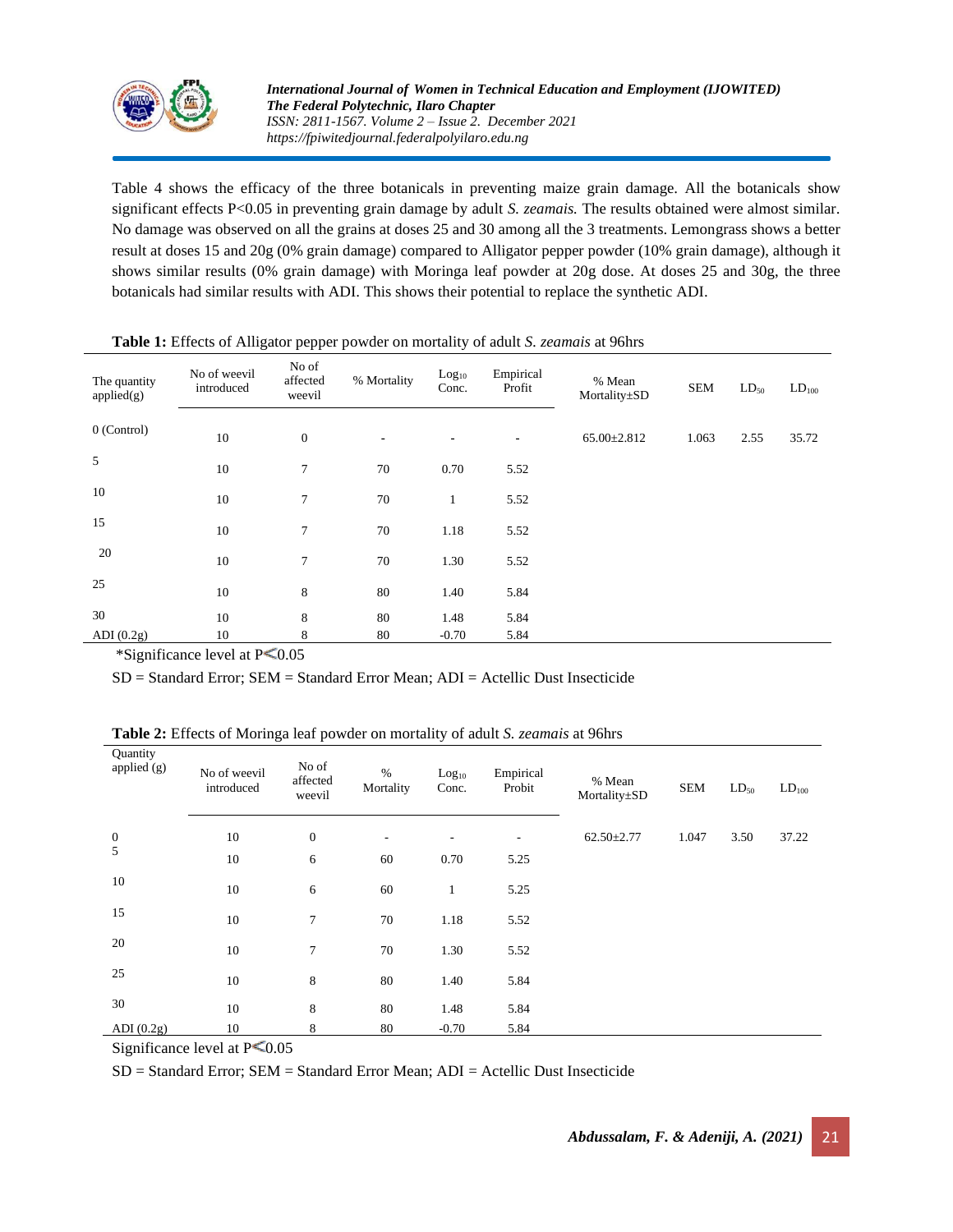

| The quantity<br>applied (g) | Total No of<br>weevil<br>introduced | No of<br>Affected<br>weevil | $\%$<br>Mortality | Log <sub>10</sub><br>Conc. | Empirical<br>Probit | % Mean<br>Mortality±SD | <b>SEM</b> | $LD_{50}$ | LD <sub>100</sub> |
|-----------------------------|-------------------------------------|-----------------------------|-------------------|----------------------------|---------------------|------------------------|------------|-----------|-------------------|
| $\mathbf{0}$                | 10                                  | $\boldsymbol{0}$            | $\overline{a}$    |                            |                     | $63.75 \pm 2.80$       | 1.056      | 3.45      | 38.35             |
| 5                           | 10                                  | 6                           | 60                | 0.70                       | 5.25                |                        |            |           |                   |
| 10                          | 10                                  | $\overline{7}$              | 70                | $\mathbf{1}$               | 5.52                |                        |            |           |                   |
| 15                          | 10                                  | 8                           | 80                | 1.18                       | 5.84                |                        |            |           |                   |
| 20                          | 10                                  | 7                           | 70                | 1.30                       | 5.52                |                        |            |           |                   |
| 25                          | 10                                  | 8                           | 80                | 1.40                       | 5.84                |                        |            |           |                   |
| 30                          | 10                                  | 8                           | 80                | 1.48                       | 5.84                |                        |            |           |                   |
| ADI $(0.2g)$                | 10                                  | 8                           | 80                | $-0.70$                    | 5.84                |                        |            |           |                   |

#### **Table 3:** Effects of Lemongrass powder on mortality of adult *S. zeamais* at 96hrs

\*Significance level at  $P \leq 0.05$ 

SD = Standard Error; SEM = Standard Error Mean; ADI = Actellic Dust Insecticide

**Table 4:** Effect of alligator pepper, moringa leaf powder and lemongrass applied at varying quantities on maize grain perforation caused by *S. Zeamais* (96hrs)

|                             |                     |                     | No of perforated grain |                  | Grain damage (%)    |                 |            |  |
|-----------------------------|---------------------|---------------------|------------------------|------------------|---------------------|-----------------|------------|--|
| The quantity applied<br>(g) | No of grain sampled | Alligator<br>pepper | Moringa<br>leaf        | Lemon<br>grass   | Alligator<br>pepper | Moringa<br>leaf | Lemongrass |  |
| $\boldsymbol{0}$            | 10                  | 3                   | $\overline{4}$         | 3                | 30.00               | 40.00           | 30.00      |  |
| 5                           | 10                  | 1                   | 1                      | 1                | 10.00               | 10.00           | 10.00      |  |
| 10                          | 10                  | $\mathbf{0}$        | 1                      | 1                | 0.00                | 10.00           | 10.00      |  |
| 15                          | 10                  | 1                   | 1                      | $\boldsymbol{0}$ | 10.00               | 10.00           | 10.00      |  |
| 20                          | 10                  | 1                   | $\overline{0}$         | $\boldsymbol{0}$ | 10.00               | 0.00            | 0.00       |  |
| 25                          | 10                  | $\mathbf{0}$        | $\overline{0}$         | $\boldsymbol{0}$ | 0.00                | 0.00            | 0.00       |  |
| 30                          | 10                  | $\mathbf{0}$        | $\overline{0}$         | $\boldsymbol{0}$ | 0.00                | 0.00            | 0.00       |  |
| ADI $(0.2g)$                | 10                  | $\mathbf{0}$        | $\overline{0}$         | $\boldsymbol{0}$ | 0.00                | 0.00            | 0.00       |  |

ADI = Actellic Dust Insecticide

### **4. Discussion**

Botanicals are now recognized as a potent alternative having strong insecticidal effects in various pest control programmes due to their excellent larvacidal, pupicidal and adulticidal properties. This present study shows that all the botanicals used are effective in controlling *S. zeamais* present in maize grain. The effects of the various botanicals on maize grain could be due to several factors such as the chemical composition of the plant and species susceptibility (Aktar and Isman, 2004). In most parts of the world, residual synthetic insecticides are currently the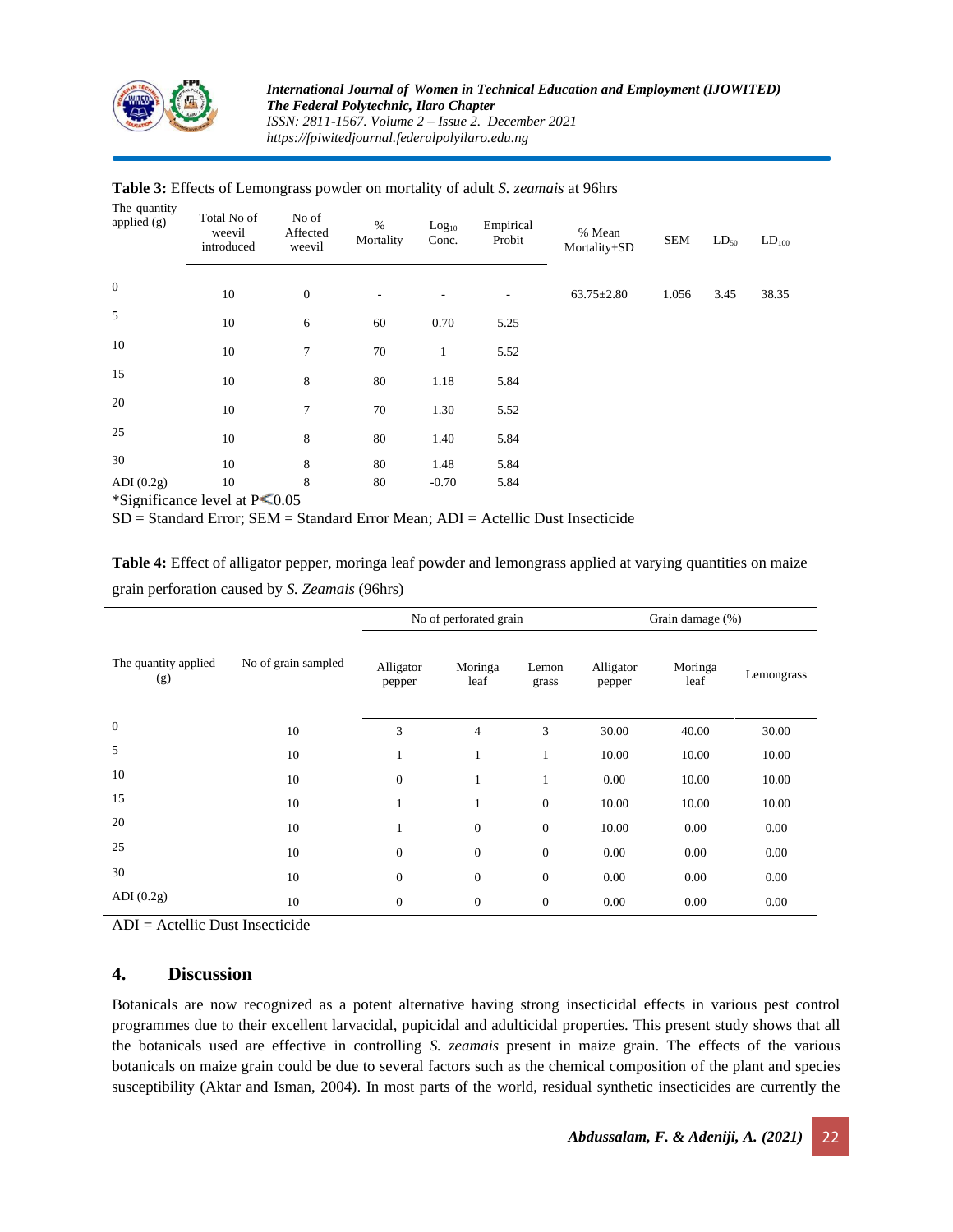

choice desired by many for the control of stored product insect pests. The prolonged uses of these chemicals have a pathway for many species of stored-product pest to develop resistance (Rahman *et al*., 2009). The residual effects in terms of environmental contamination and health hazards are also an issue of interest. All these gave researchers the insight to source for the alternative, which is eco-friendly, cheap and easy to prepare.

From the result tables, it can be deduced that all the plant's powder used in this study have significant effects on the mortality of adult *S. zeamais* and the longevity of the maize grain. The present study agrees with the work of Danjuma *et al*., (2009) who reported similar results ranging from 76-100% mortality using the powder of *A.sativum, N. tabacum,* and *Z. officinale* at a dose of 0.5, 1.0, 1.5 and 2g respectively, although at a period of 72hrs. Arannilewa *et al*., (2006) also reported about 85% mortality when adult *S. zeamais* were exposed to maize grain containing extract of *A. sativum* for 4days. Plant powders have been reported to often reduce adult weevil growth (Rajapakse, 2006). They have lethal effects on the adult emergence of insect pests such as *S. zeamais* attacking stored grains like maize and cowpea (Suleiman and Yusuf, 2011). The lethal ability of these plants could be attributed to their contact toxicity on the weevil (Muhammad and Babatunde, 2015). The botanicals at a higher dose of 25 and 30g appear to have similar effects with ADI which shows their ability to replace ADI and other synthetic chemicals. It was shown in this current finding that botanical treated grains showed reduced grain damage compared to the control group. The reduced number of perforated grain and grain damage percentage observed in the botanical treated group indicated the repellent potential of botanicals in controlling maize weevils in stored maize grain (Obeng-Ofori and Amiteye, 2005).

# **5. Conclusion**

The three botanicals used in this study all showed promising effects and their use can be adopted in treating stored products to prevent an insect pest invasion. In addition, all the plants used are edible since they are used as either food ingredients or medicinal herbs for the treatment of various ailments in both humans and animals.

# **References**

- Aktar, Y. & Isman, M.B. (2004). Comparative growth inhibitory and anti-feedant effects of plant extracts and pure allelochemicals on four phytophagous insect species. Journal of Applied Entomology, 128(1), 32-33
- Arannilewa, S.T., Ekrakene. T. & Akinneye, J.O. (2006*).* Laboratory evaluation of four medicinal plants as protectants against the maize weevil, *Sitophilus zeamais (Mots.). African Journal of Biotechnology*, 5(21), 2032-2036.
- Asawalam, E.F., Emosairue SO., Ekeleme F. & Wokocha, R.C. (2007*).* Insecticidal effects of powdered parts of eight Nigerian plant species against maize weevil*, Sitophilus zeamais Motschulsky (Coleoptera: Curculionidae) Electronic Journal of Environmental Agricultural Food Chemistry,* 6(11), 2526-2533*.*
- Danjuma, B.J., Majeed, Q., Manga, S.B., Yahaya, A., Dike, M.C. & Bamaiyi, L. (2009). Effect of some plant powders in the control of *Sitophilus zeamais Motsch (Coleoptera: Curculionidae)* Infestation on maize grains*. American-Eurasian Journal of Scientific Re*search, 4(4), 313- 316.
- Dasbak, M.A., Echezona, B.C. & Asiegbu, J.E. (2008). Post-harvest bruchid richness and residual activity of pirimaphos methyl on *Callosobruchus maculatus F.* infested *pigeon pea (Cajanus cajan L. Mill sp.)* in storage*. African Journal of Biotechnology*, 8(2), 311-315*.*